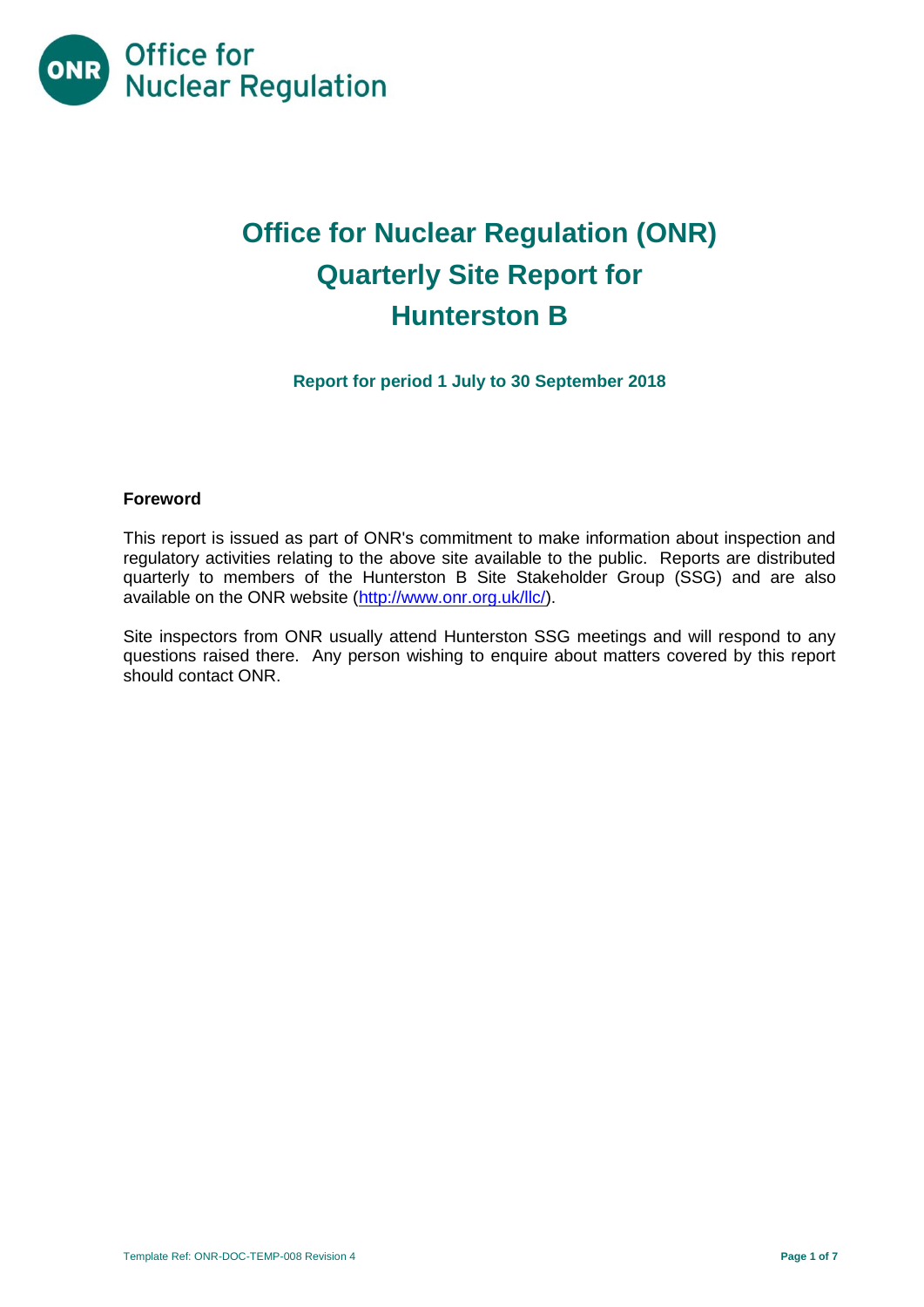## **TABLE OF CONTENTS**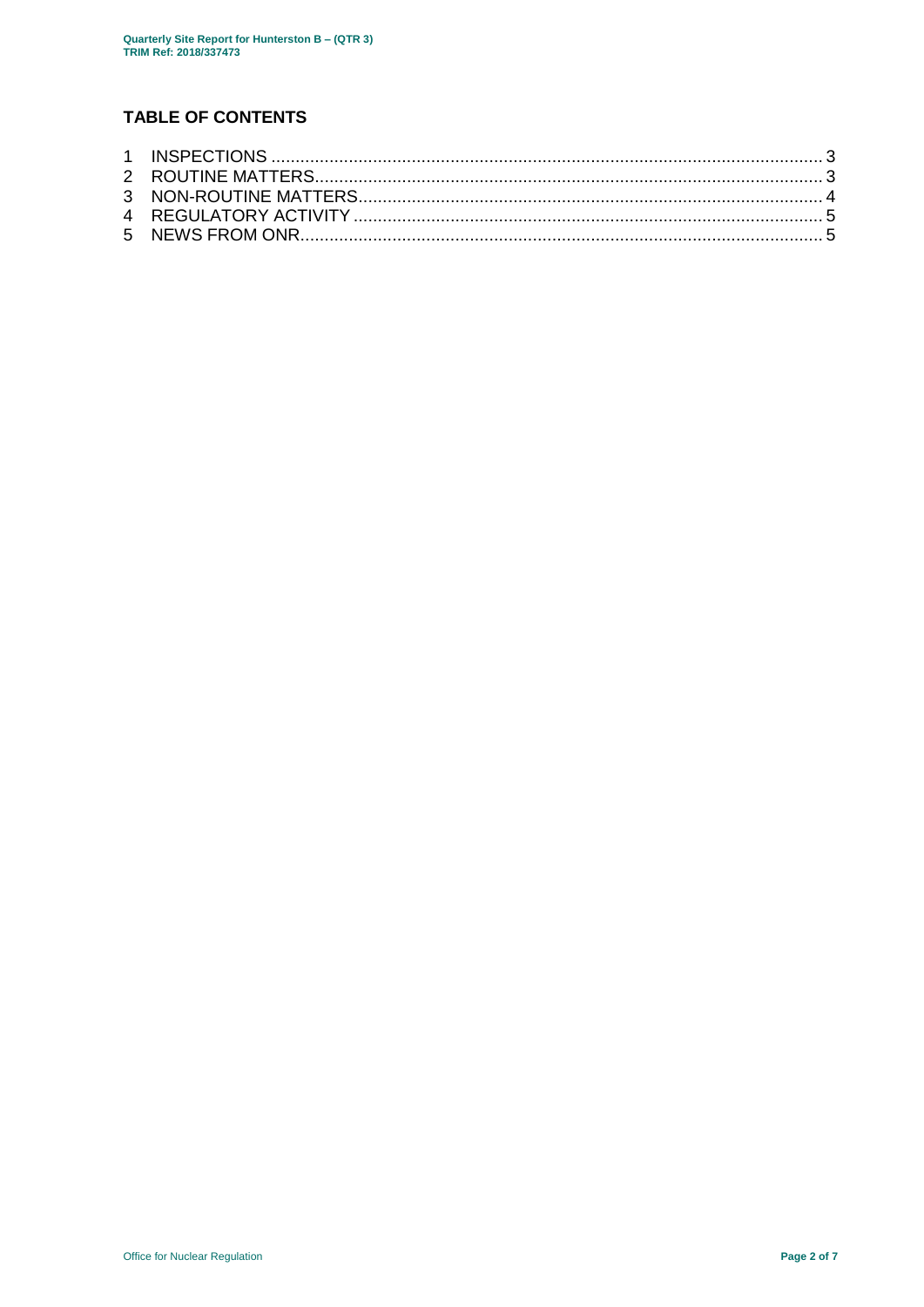## <span id="page-2-0"></span>**1 INSPECTIONS**

## **1.1 Dates of inspection**

- 1. The ONR nominated site inspector made inspections, supported where appropriate by specialist inspectors, on the following dates during the quarter:
	- $\blacksquare$  11 12 July 2018
	- $14 15$  August 2018
	- **26 27 September 2018**
- 2. ONR's civil nuclear security inspectors, supported where appropriate by specialist inspectors, undertake quarterly inspections at Hunterston B.
	- $\blacksquare$  No security inspections were carried out during this quarter.

## <span id="page-2-1"></span>**2 ROUTINE MATTERS**

## **2.1 Inspections**

- 3. Inspections are undertaken as part of the process for monitoring compliance with:
	- The conditions attached by ONR to the nuclear site licence granted under the Nuclear Installations Act 1965 (NIA65) (as amended);
	- The Energy Act 2013;
	- The Health and Safety at Work Act 1974 etc. (HSWA74); and
	- Regulations made under HSWA74, for example the Ionising Radiations Regulations 2017 (IRR17) and the Management of Health and Safety at Work Regulations 1999 (MHSWR99).
	- The Fire (Scotland) Act 2005
	- The Nuclear Industries Security Regulations (NISR) 2003
- 4. The inspections entail monitoring the licensee's actions on the site in relation to incidents, operations, maintenance, projects, modifications, safety case changes and any other matters that may affect safety. The licensee is required to make and implement adequate arrangements under the conditions attached to the licence in order to ensure legal compliance. Inspections seek to judge both the adequacy of these arrangements and their implementation.
- 5. In this period, routine inspections of Hunterston B covered the following:
	- $\blacksquare$  Licence condition  $7$  Incidents on the site
	- $\blacksquare$  Licence condition 36 Organisational capability
- 6. In general, ONR judged the arrangements made and implemented by the site in response to safety requirements to be adequate. However, where improvements were considered necessary, the licensee made satisfactory commitments to address the issues, and the site inspector will monitor progress during future visits. Where necessary, ONR will take formal regulatory enforcement action to ensure that appropriate remedial measures are implemented to reasonably practicable timescales.
- 7. Licence condition 7 On 11 July the Site Inspector carried out an inspection of the implementation of the EDF organisational learning process. The inspection found that there is a healthy reporting culture and events are being categorised correctly and investigated appropriately. The inspection noted that those areas where the station can improve upon its performance have already been self-identified by the station and an improvement plan is in progress. A rating of Green (no formal action) was therefore assigned.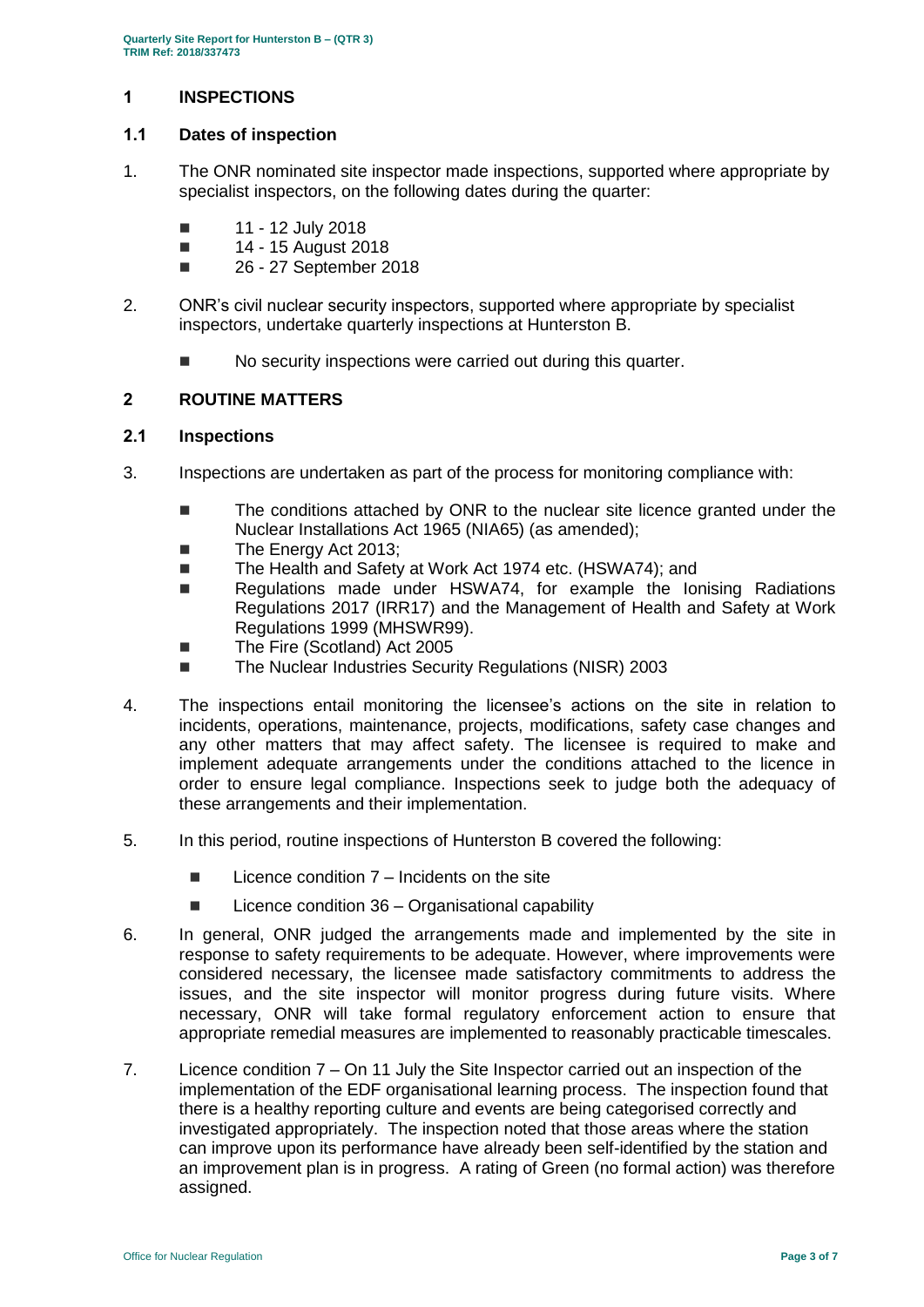- 8. Licence condition 36 On 26 September the Site Inspector carried out an inspection against the requirements for organisational capability. The inspection examined the implementation of the EDF management of organisational change (MOC) process. From a sample of organisational change proposals it was confirmed that the station is following the MOC process adequately and therefore is meeting relevant good practice. There are some areas where improvement can be made and two recommendations were made to enhance the justification and independent oversight of MOC proposals. These will be tracked to closure through routine interactions with the station. A rating of Green (no formal action) was therefore assigned.
- 9. In addition to our routine compliance inspections based on the conditions attached to the nuclear site licence, ONR inspectors also inspect operating reactors against safety related systems. Each site has a safety case that demonstrates how it operates safely. For advanced gas cooled reactors, each of approximately thirty key systems are inspected against the claims made upon them by the safety case. The aim is to systematically inspect all the significant safety related systems within a five-year cycle (six per year). ONR believes that this will provide more robust assurance of the site's safe operation and how the safety case is being implemented.
	- A system based inspection (SBI) on the station Transformers, Grid Systems and Main Electrical Systems was carried out on 14 and 15 August by specialist control and instrumentation (C&I) and electrical inspectors. The inspection sought to establish whether the transformers, grid systems and main electrical systems are able to fulfil their safety functional requirement which is to ensure that electrical power is distributed to safety systems and plant under normal and abnormal operating conditions. The inspection confirmed that the systems are properly connected, in working order and that their configuration is being adequately controlled. Overall the inspectors judged that the electrical systems were being maintained and operated in accordance with the safety case. A rating of Green (no formal action) was therefore assigned
- 10. ONR also carries out themed inspections which seek to evaluate the effectiveness and consistency of implementation of the licensee's processes and procedures. These inspections are carried out at the site and across the EDF fleet and usually require a team of four specialist ONR inspectors. Inspection topics have included Engineering governance, Control and Supervision and Organisational learning.
	- During this period no themed inspections were carried out.

## <span id="page-3-0"></span>**3 NON-ROUTINE MATTERS**

- 11. Licensees are required to have arrangements to respond to non-routine matters and events. ONR inspectors judge the adequacy of the licensee's response, including actions taken to implement any necessary improvements.
- 12. Licence Condition (LC) 7 requires licensees to make and implement adequate arrangements for the notification, recording, investigation and reporting of incidents occurring on the site, (see LC7 inspection reported above). During this period, the site inspector reviewed incidents that met the criteria for routine reporting to ONR. The site and specialist inspectors also sampled the station's follow up reports and corrective actions. From the evidence sampled, the inspector was satisfied that the reported incidents had been adequately investigated and appropriate event recovery actions identified. Matters and events reported to ONR during the period included:
	- The site Public Address (PA) system failed as a result of a power supply fuse failure. This prevented the sounding of the site emergency tannoy. The station undertook the prescribed action to restrict access to the 'B' station to persons equipped with radios. The PA system failure was investigated and power was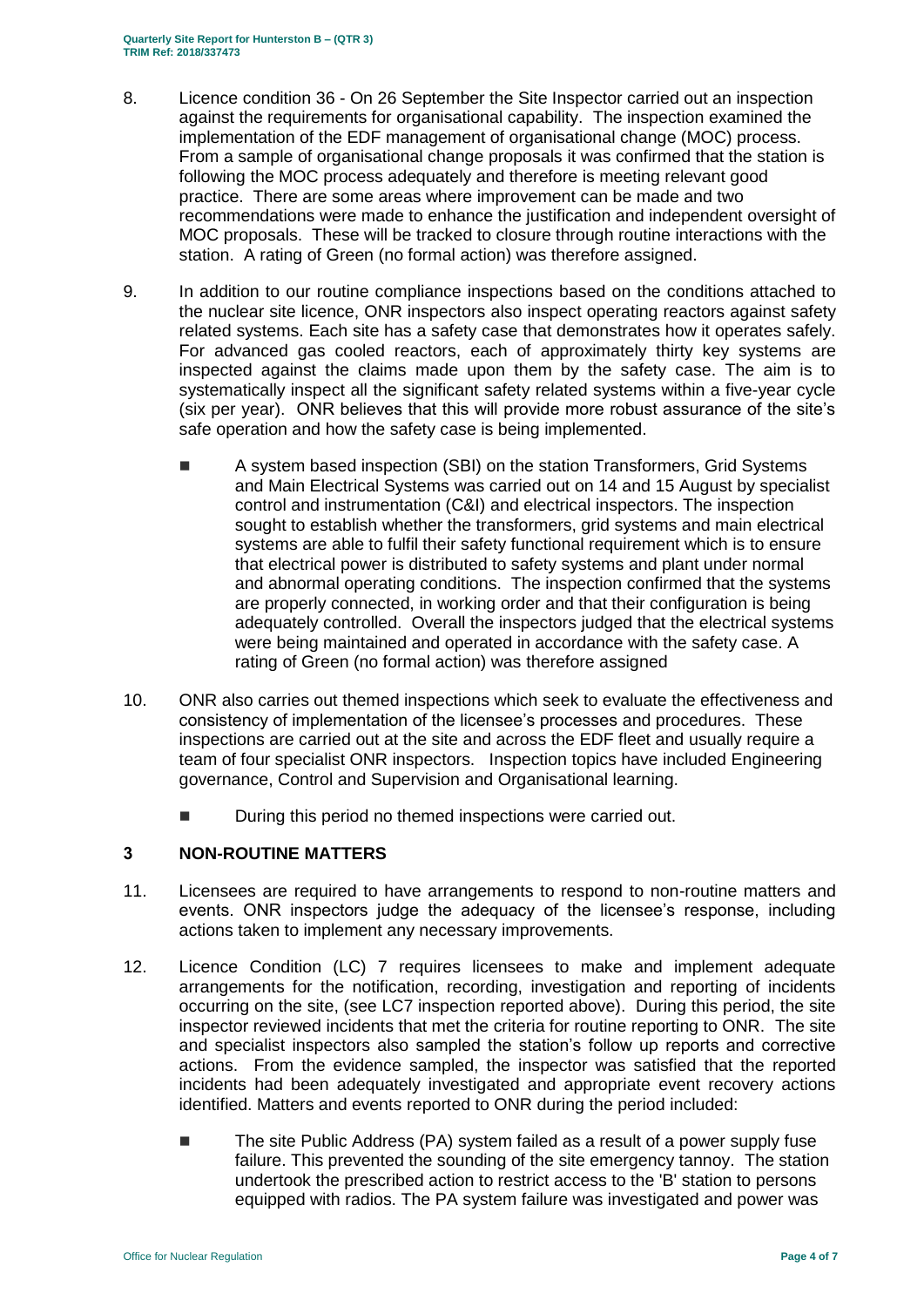restored within 2 hours. The station has confirmed that the PA system is supplied from the no break power supply and that it is subject to an appropriate maintenance and inspection regime. Some learning has been identified from this event; the station is improving guidance to Shift Managers to clarify response actions and to clarify the advice to the engineering team on power supply fault finding.

 During low power refuelling at Reactor 4 it was identified that the charge machine should have contained a new fuel assembly (NFA) for loading into the reactor. Subsequent checks confirmed that the NFA was still located at the buffer store. The nuclear significance of the event was considered minor; representing a loss of control of nuclear material within the Charge Machine and Buffer Store, but did not result in a contravention of the limits and conditions appropriate to these areas or present a risk to workers. The event has been investigated and a number of changes to Operating Instructions are proposed along with ergonomic changes to the Charge Machine. ONR is satisfied with the EDF actions in response to this event.

## <span id="page-4-0"></span>**4 REGULATORY ACTIVITY**

- 13. ONR may issue formal documents to ensure compliance with regulatory requirements. Under nuclear site licence conditions, ONR issues regulatory documents, which either permit an activity or require some form of action to be taken; these are usually collectively termed 'Licence Instruments' (LIs), but can take other forms. In addition, inspectors may issue Enforcement Notices to secure improvements to safety.
- 14. No Enforcement Notices (Improvement or Prohibition notices) were issued during the period.
- 15. Reactor 3 was shut down on 9 March 2018 for its planned inspection of the graphite bricks that make up the core. Cracking of the graphite bricks in Advanced Gas-cooled Reactors is expected as the reactors age. EDF has completed its inspection programme for the Reactor 3 core. ONR is satisfied that the reactor remains safely shut down with adequate cooling being provided whilst EDF continues to prepare a safety case to justify a further period of safe operation.
- 16. ONR has communicated to EDF NGL that Hunterston B Reactor 3 cannot be returned to service until an adequate safety case has been provided that demonstrates to ONR's satisfaction that the reactor can continue to be operated safely.

## <span id="page-4-1"></span>17. NEWS FROM ONR

## Stakeholder Engagement

- 18. In August our Chief Nuclear Inspector Mark Foy and Deputy Chief Inspector Mina Golshan, hosted a webinar for stakeholders on the outcomes of the UK report to the Joint Convention. This is a new channel of communication which we have introduced, and further webinars are planned for November and February 2019. If you would like to find out more, please contact the ONR Communications team at [contact@onr.gov.uk.](mailto:contact@onr.gov.uk)
- 19. The ONR/NGO Forum meeting took place on 11 October in London. This is a forum to discuss strategic, cross-cutting regulatory matters. Site specific matters are normally addressed via Site Stakeholder Groups. We are always keen to engage with a range of stakeholders and groups on nuclear safety and security issues, so if you do represent a nuclear-interest Non-Governmental Organisation, and are not already involved through our forum or via a Site Stakeholder Group, then please get in touch with the ONR Communications team for further details, via [contact@onr.gov.uk](mailto:contact@onr.gov.uk).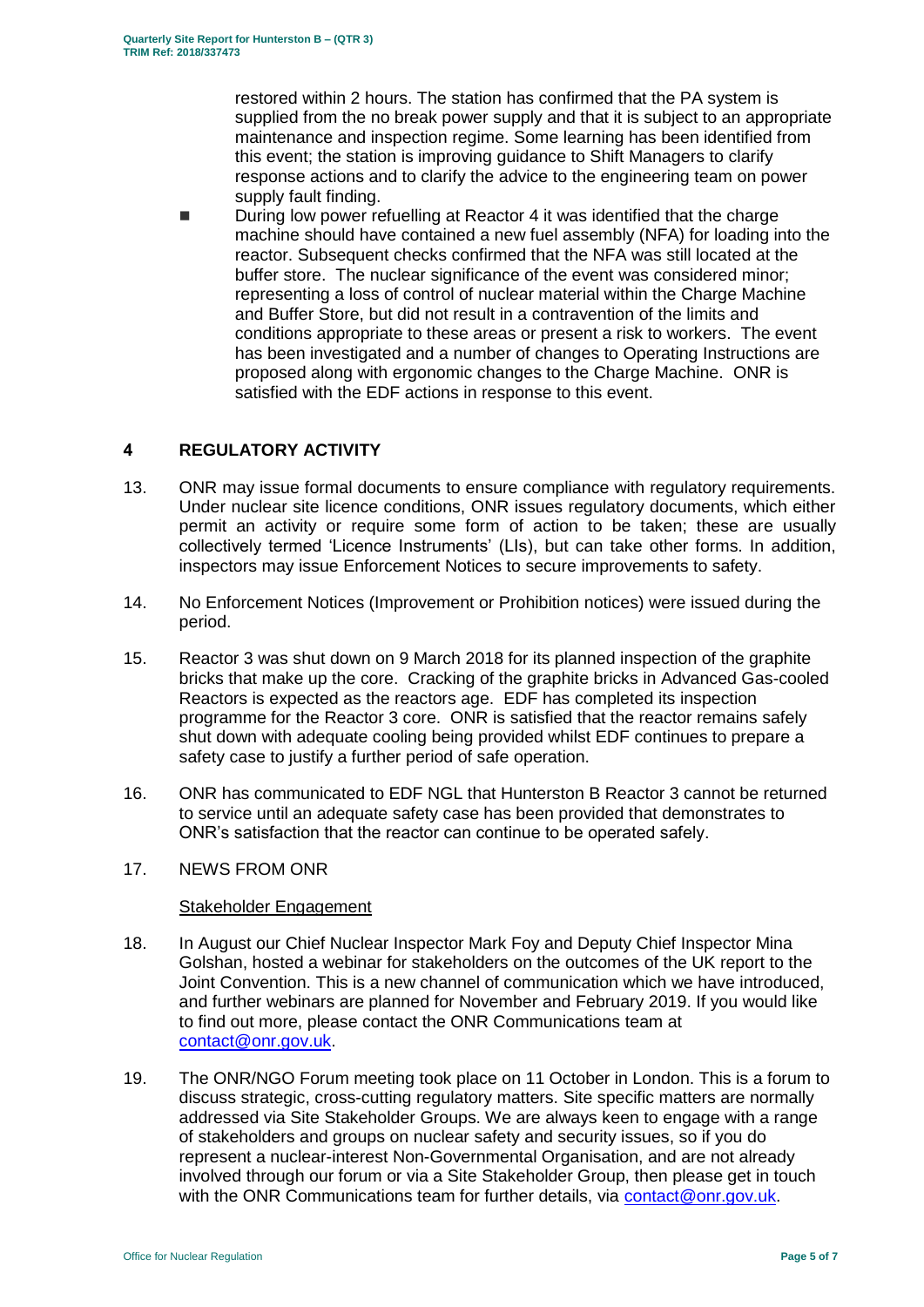#### Regulatory News

- 20. On 25 July we announced our decision to prosecute the Atomic Weapons Establishment for offences under Section 2 (1)\* of the Health and Safety at Work etc. Act (1974). This charge related to an electrical incident on 27 June, 2017, which resulted in injury to an AWE employee. The incident was a conventional health and safety matter and there was no radiological risk to workers or the public. At a court hearing on 18 September, AWE pleaded guilty to the charge and sentencing was adiourned until 9 November, 2018.
- 21. In a separate case brought by ONR, EDF Energy Nuclear Generation Ltd and Doosan Babcock Ltd pleaded guilty on 10 October, 2018) to offences under the Health & Safety at Work etc. Act 1974, section 3(1) and the Work at Height Regulations 2005, Regulation 4(1) respectively. The charges relate to an incident on 12 April 2017 at the Hinkley Point B nuclear power station, which resulted in a serious injury to a Doosan Babcock Ltd employee. Following a hearing at Taunton Magistrates Court, the case was committed for sentencing at Taunton Crown Court with an initial hearing date set for 16 November 2018, although this date is subject to change.
- 22. Both of these cases related to conventional, industrial-type incidents that would have been subject to regulation by the Health and Safety executive prior to ONR's creation four years ago, when we gained responsibility for such matters on licensed sites. There was no radiological risk to workers or the public.
- 23. Updates on each case will be published on our website [www.onr.org.uk](http://www.onr.org.uk/).
- 24. We have recently published our [Statement of civil incidents](http://www.onr.org.uk/quarterly-stat/2018-2.htm) meeting the Ministerial Reportable Criteria (MRC) reported to ONR - Q2 2018 (1 April 2018 to 30 June 2018). Full details are available on our [website.](http://www.onr.org.uk/quarterly-stat/2018-2.htm)

## Corporate News

- 25. In July we published our second [gender pay report.](http://news.onr.org.uk/2018/07/onr-publishes-second-gender-pay-report/) The organisation-wide results show that ONR has a mean gender pay gap of 35.2%, which is wider than last year, although it is broadly similar to the rest of the UK nuclear industry and anticipated given our workforce profile, and that of the industries from which we have historically recruited. ONR is committed to addressing this issue and continues to focus on improving diversity and inclusion.
- 26. Our Chief Executive, Adriènne Kelbie, has agreed a three-year contract extension, taking her term of employment to January 2022.
- 27. The Department for Work and Pensions has started the process for recruiting a new ONR Chair (further details can be found on the [public appointments website\)](https://publicappointments.cabinetoffice.gov.uk/appointment/chair-the-office-for-nuclear-regulations/). Our current Chair, Nick Baldwin CBE, will remain in office until 31 March, 2019.
- 28. For the latest news and updates from ONR visit the website and sign up for our newsletter [\(http://www.onr.org.uk/ebulletin/index.htm\)](http://www.onr.org.uk/ebulletin/index.htm).